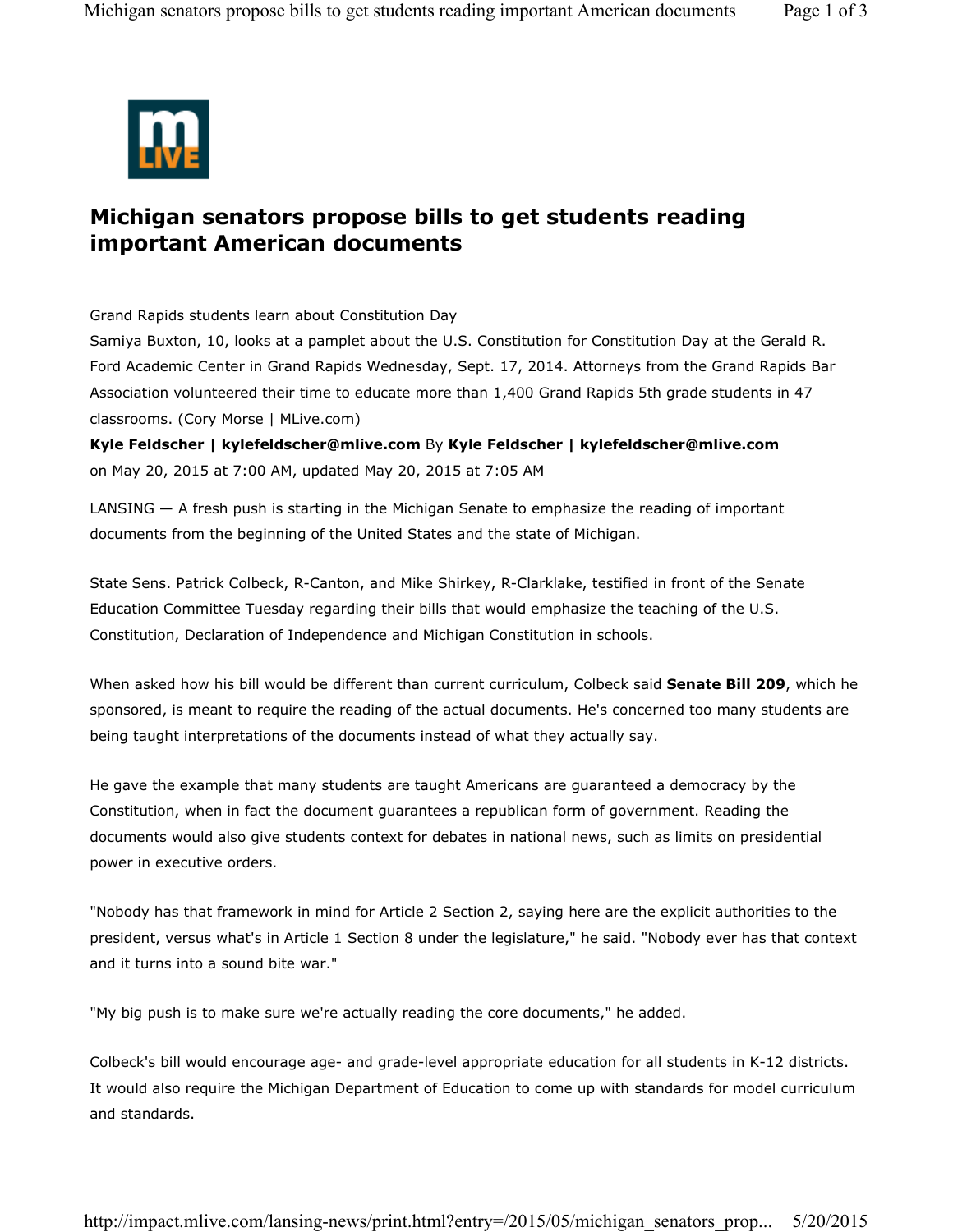The curriculum and standards would then be tested on the social studies portion of the state assessment, currently the Michigan Student Test of Educational Progress.

A similar bill introduced by Colbeck last year passed the Michigan Senate and made it through the House Education Committee. However, during the final hours of the legislative session, the bill was **completely changed as a part of the compromise that led to Proposal 1 being placed on the ballot.**

Instead of requiring the teaching of the founding documents, the bill required a study to be done on how much funding is appropriate for Michigan's schools. That bill passed the House of Representatives and the Senate and eventually became law, though it has since been defunded.

Shirkey's bill, **Senate Bill 211**, would prohibit school boards or school officials from censoring any religious references in the original texts of the U.S. Constitution, Declaration of Independence and Michigan Constitution.

Shirkey told the committee teachers may feel uncomfortable teaching about the religious beliefs of the writers of these documents. He said the religious context of the documents are important and teachers should not be afraid to talk about the religious beliefs of early American leaders in school.

"If there's some language that's politically challenging ... in the original documents, and so forth, (the bill) provides cover," he said.

Paul Stankewitz, policy advocate for the Michigan Catholic Conference, praised Shirkey's bill and said the teaching of how religion impacts civics is necessary to education.

"It is not the full story if we do not instruct our students in the role of religion in the founding of our country," he said.

Oakland County Circuit Court Judge Mike Warren, the founder of the Patriot Week movement, told the committee many Michigan students he encounters don't know basic facts about the documents.

He said the bills would be "lynch pins" in emphasizing education on the founding documents of the state and country. He acknowledged kids are taught about the founding documents, but need more frequent instruction.

"It's not that we don't teach it, it's that we forget," he said. "... It's strung out over the course of 13 years, it's not emphasized."

The bills both passed out of the committee — Colbeck's bill passed out unanimously and Shirkey's bill passed 4-1 on party lines, with State Sen. David Knezek, D-Dearborn Heights, voting no. The bills will now be considered by the full Senate.